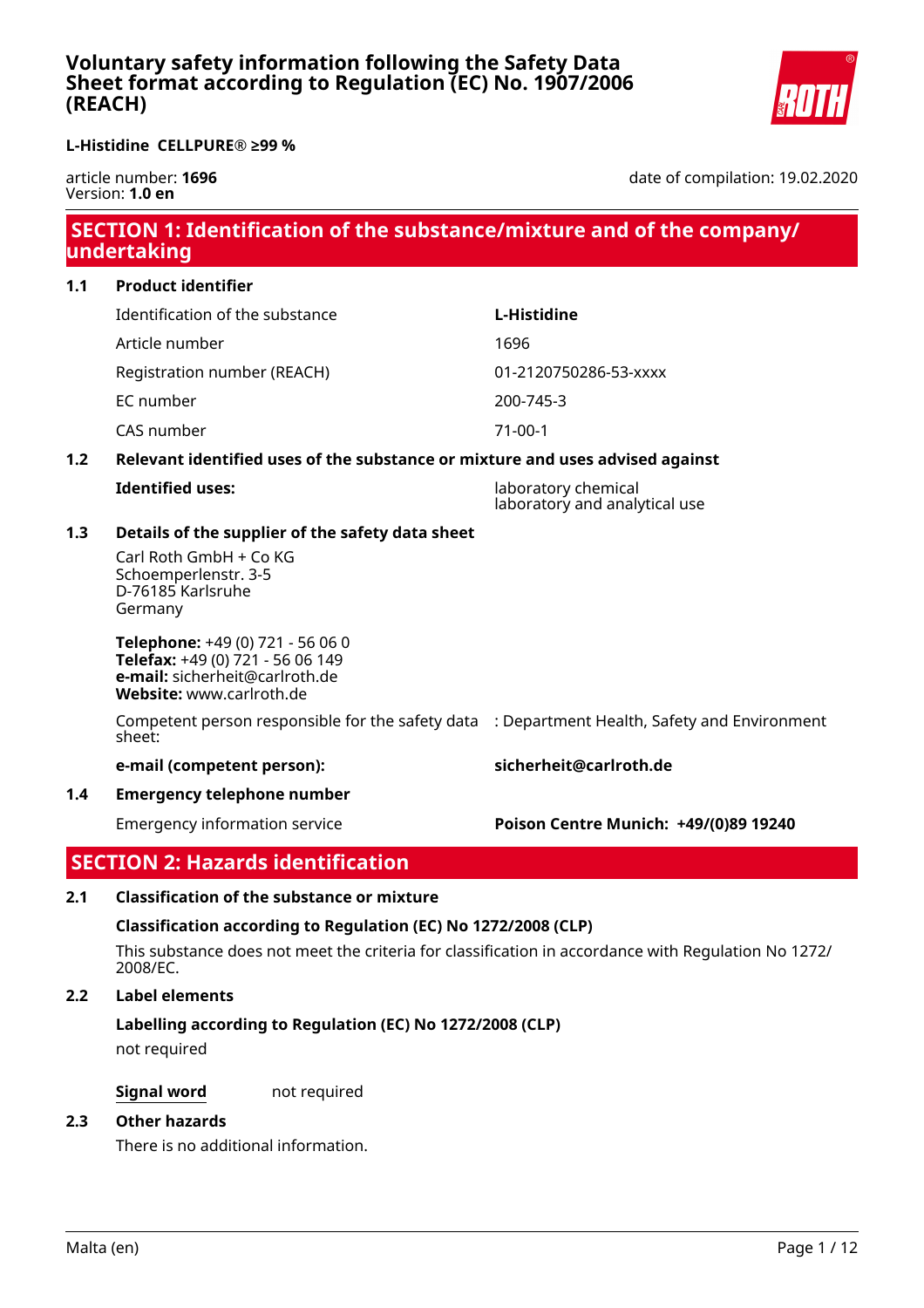

### **L-Histidine CELLPURE® ≥99 %**

article number: **1696**

## **SECTION 3: Composition/information on ingredients**

| 3.1 | <b>Substances</b>           |                       |  |  |
|-----|-----------------------------|-----------------------|--|--|
|     | Name of substance           | L-Histidine           |  |  |
|     | Registration number (REACH) | 01-2120750286-53-xxxx |  |  |
|     | EC number                   | 200-745-3             |  |  |
|     | CAS number                  | $71-00-1$             |  |  |
|     | Molecular formula           | $C_6H_9N_3O_2$        |  |  |
|     | Molar mass                  | 155,2 $9/_{mol}$      |  |  |

## **SECTION 4: First aid measures**

## **4.1 Description of first aid measures**



### **General notes**

Take off contaminated clothing.

### **Following inhalation**

Provide fresh air. In all cases of doubt, or when symptoms persist, seek medical advice.

### **Following skin contact**

Rinse skin with water/shower. In all cases of doubt, or when symptoms persist, seek medical advice.

#### **Following eye contact**

Rinse cautiously with water for several minutes. In all cases of doubt, or when symptoms persist, seek medical advice.

#### **Following ingestion**

Rinse mouth. Call a doctor if you feel unwell.

**4.2 Most important symptoms and effects, both acute and delayed** Symptoms and effects are not known to date

## **4.3 Indication of any immediate medical attention and special treatment needed** none

## **SECTION 5: Firefighting measures**

## **5.1 Extinguishing media**



#### **Suitable extinguishing media**

Co-ordinate fire-fighting measures to the fire surroundings water spray, foam, dry extinguishing powder, carbon dioxide (CO₂)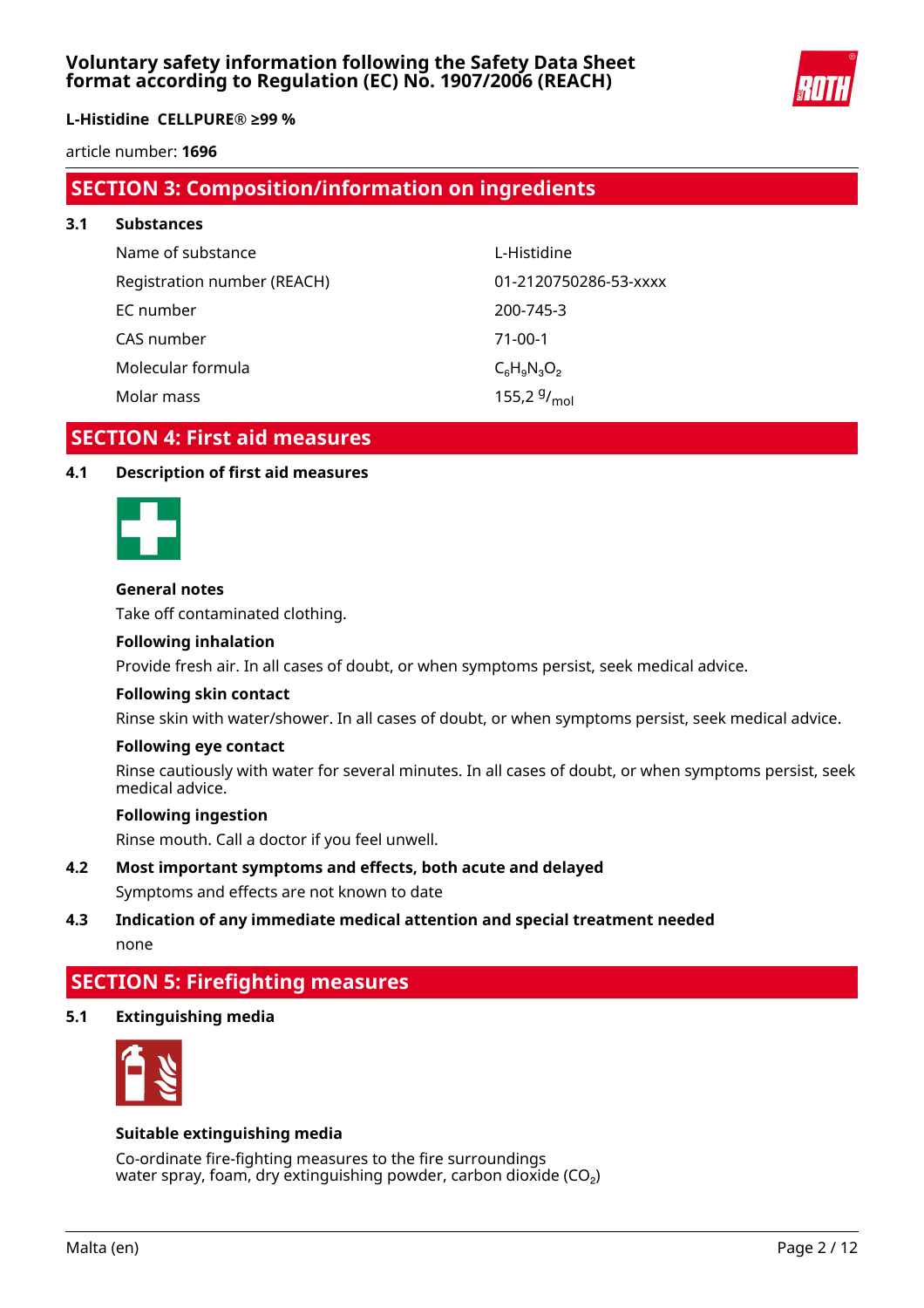

article number: **1696**

## **Unsuitable extinguishing media**

water jet

### **5.2 Special hazards arising from the substance or mixture**

Combustible.

## **Hazardous combustion products**

In case of fire may be liberated: nitrogen oxides (NOx), carbon monoxide (CO), carbon dioxide (CO₂)

### **5.3 Advice for firefighters**

Fight fire with normal precautions from a reasonable distance. Wear self-contained breathing apparatus.

## **SECTION 6: Accidental release measures**

## **6.1 Personal precautions, protective equipment and emergency procedures**



**For non-emergency personnel**

Control of dust.

## **6.2 Environmental precautions**

Keep away from drains, surface and ground water.

## **6.3 Methods and material for containment and cleaning up**

## **Advice on how to contain a spill**

Covering of drains.

### **Advice on how to clean up a spill**

Take up mechanically.

### **Other information relating to spills and releases**

Place in appropriate containers for disposal. Ventilate affected area.

### **6.4 Reference to other sections**

Hazardous combustion products: see section 5. Personal protective equipment: see section 8. Incompatible materials: see section 10. Disposal considerations: see section 13.

## **SECTION 7: Handling and storage**

### **7.1 Precautions for safe handling**

No special measures are necessary.

### **Advice on general occupational hygiene**

Keep away from food, drink and animal feedingstuffs.

## **7.2 Conditions for safe storage, including any incompatibilities**

Store in a dry place.

### **Incompatible substances or mixtures**

Observe hints for combined storage.

### **Consideration of other advice**

**• Ventilation requirements**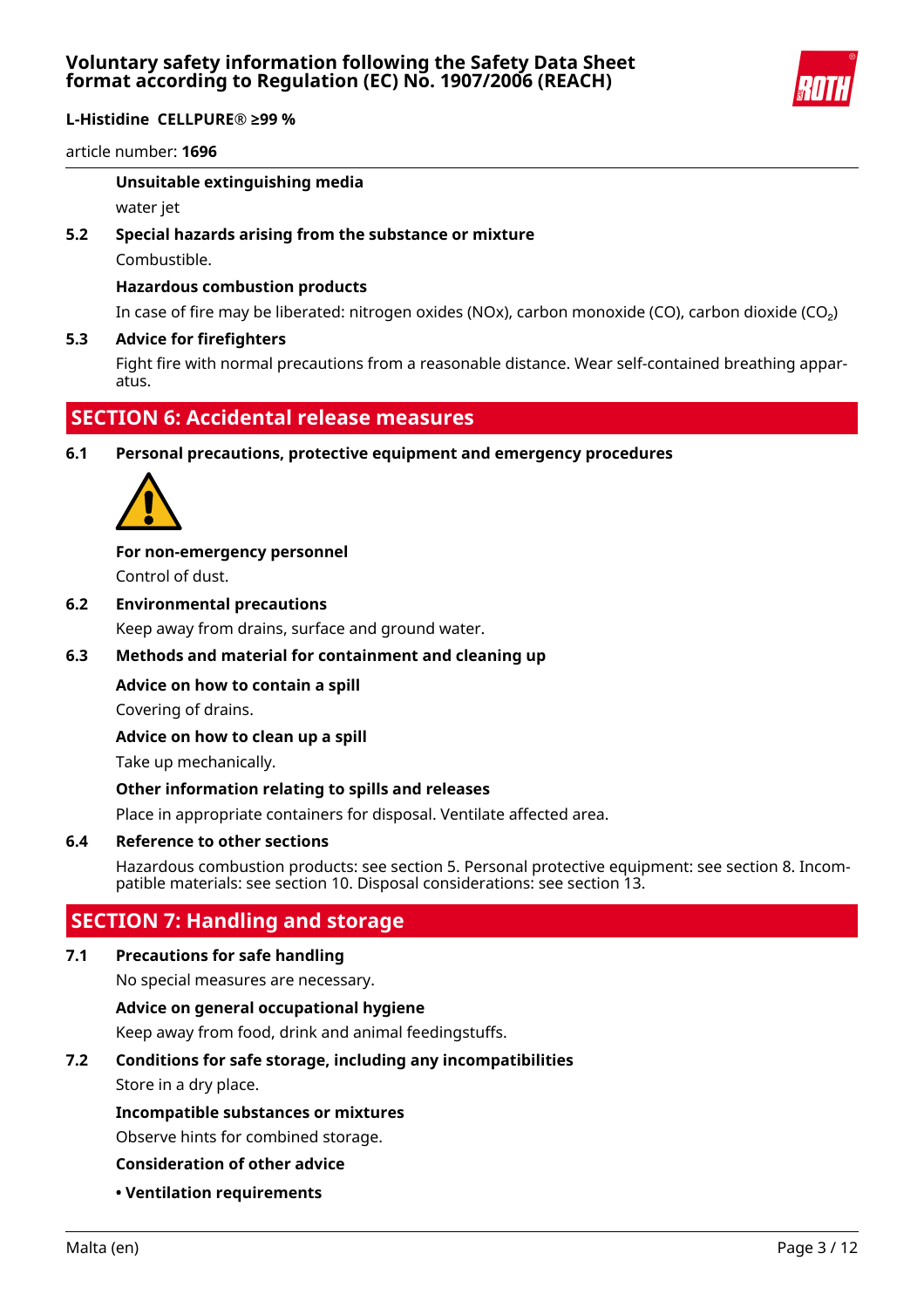

article number: **1696**

Use local and general ventilation.

**• Specific designs for storage rooms or vessels**

Recommended storage temperature: 15 – 25 °C.

## **7.3 Specific end use(s)**

No information available.

# **SECTION 8: Exposure controls/personal protection**

### **8.1 Control parameters**

### **National limit values**

### **Occupational exposure limit values (Workplace Exposure Limits)**

Data are not available.

### **Relevant DNELs/DMELs/PNECs and other threshold levels**

### **• human health values**

| <b>Endpoint</b>                                | <b>Threshold</b><br><b>level</b> | <b>Protection goal,</b><br>route of exposure | Used in                    | <b>Exposure time</b>       |
|------------------------------------------------|----------------------------------|----------------------------------------------|----------------------------|----------------------------|
| DNEL                                           | $83,38 \,\mathrm{mg/m^3}$        | human, inhalatory                            | worker (industry)          | chronic - systemic effects |
| human, dermal<br>236,5 mg/kg<br>DNEL<br>bw/day |                                  | worker (industry)                            | chronic - systemic effects |                            |

### **• environmental values**

| <b>Endpoint</b> | <b>Threshold level</b> | <b>Environmental compartment</b> | <b>Exposure time</b>         |
|-----------------|------------------------|----------------------------------|------------------------------|
| <b>PNEC</b>     | $0.1 \frac{mg}{l}$     | freshwater                       | short-term (single instance) |
| <b>PNEC</b>     | $0.01 \frac{mg}{L}$    | marine water                     | short-term (single instance) |
| <b>PNEC</b>     | $20,5 \frac{mg}{l}$    | sewage treatment plant (STP)     | short-term (single instance) |
| <b>PNEC</b>     | 0,392 $mg/_{ka}$       | freshwater sediment              | short-term (single instance) |
| <b>PNEC</b>     | 0,039 $mg/_{ka}$       | marine sediment                  | short-term (single instance) |
| <b>PNEC</b>     | $0.02 \frac{mg}{ka}$   | soil                             | short-term (single instance) |

### **8.2 Exposure controls**

### **Individual protection measures (personal protective equipment)**

**Eye/face protection**



Use safety goggle with side protection.

### **Skin protection**



#### **• hand protection**

Wear suitable gloves. Chemical protection gloves are suitable, which are tested according to EN 374.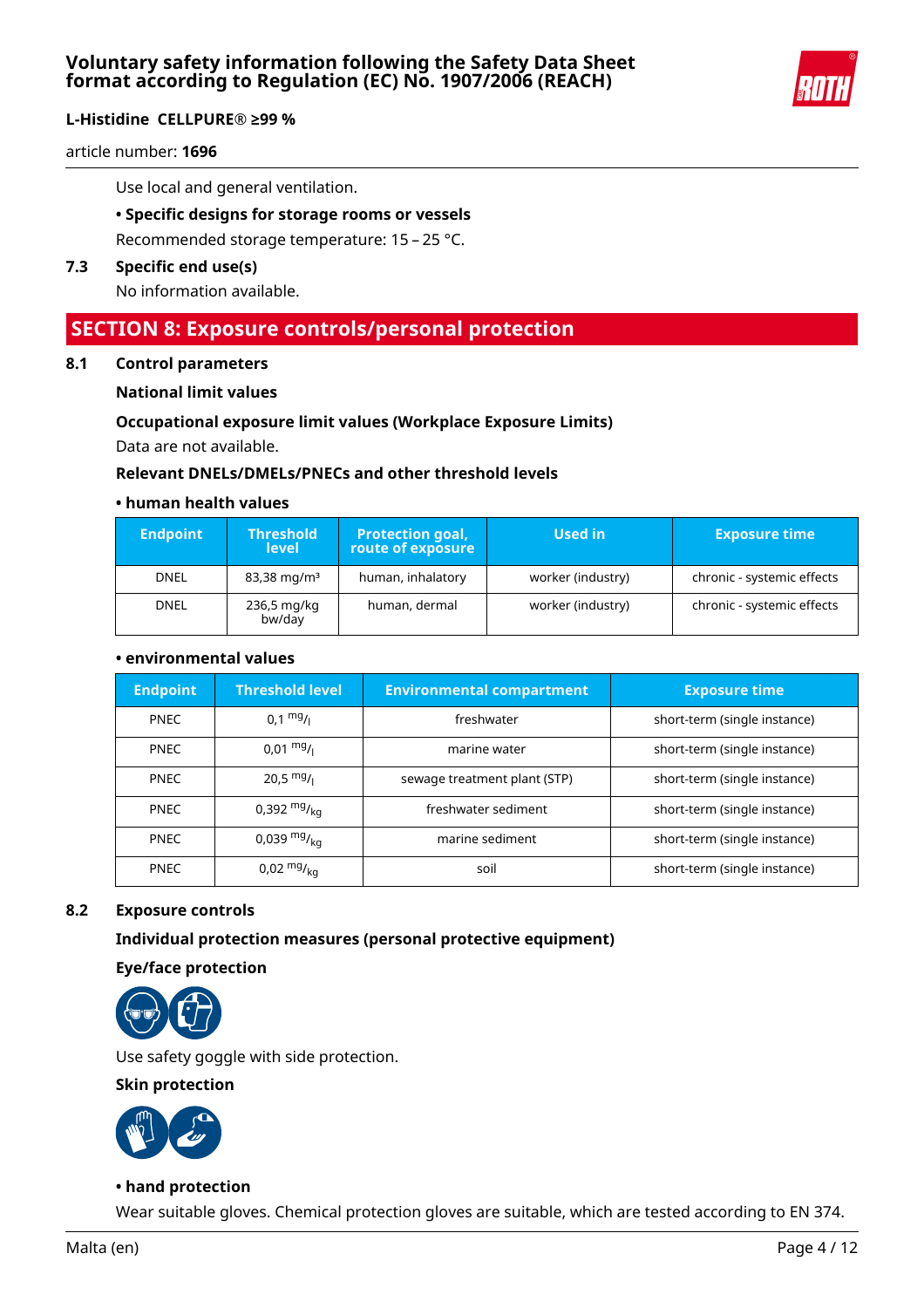

## **L-Histidine CELLPURE® ≥99 %**

article number: **1696**

- **type of material**
- NBR (Nitrile rubber)
- **material thickness**
- >0,11 mm
- **breakthrough times of the glove material**
- >480 minutes (permeation: level 6)
- **other protection measures**

Take recovery periods for skin regeneration. Preventive skin protection (barrier creams/ointments) is recommended.

## **Respiratory protection**



Respiratory protection necessary at: Dust formation. Particulate filter device (EN 143). P1 (filters at least 80 % of airborne particles, colour code: White).

## **Environmental exposure controls**

Keep away from drains, surface and ground water.

# **SECTION 9: Physical and chemical properties**

## **9.1 Information on basic physical and chemical properties**

| Appearance                              |                                                         |
|-----------------------------------------|---------------------------------------------------------|
| Physical state                          | solid (powder, crystalline)                             |
| Colour                                  | white                                                   |
| Odour                                   | this information is not available                       |
| Odour threshold                         | No data available                                       |
| Other physical and chemical parameters  |                                                         |
| pH (value)                              | 7 - 8,5 (water: 20 <sup>g</sup> / <sub>l</sub> , 20 °C) |
| Melting point/freezing point            | 287 °C slow decomposition                               |
| Initial boiling point and boiling range | This information is not available.                      |
| Flash point                             | not applicable                                          |
| Evaporation rate                        | no data available                                       |
| Flammability (solid, gas)               | These information are not available                     |
| <b>Explosive limits</b>                 |                                                         |
| · lower explosion limit (LEL)           | this information is not available                       |
| • upper explosion limit (UEL)           | this information is not available                       |
| Explosion limits of dust clouds         | these information are not available                     |
| Vapour pressure                         | This information is not available.                      |
| Density                                 | 1,449 $9/_{cm^3}$ at 20 °C                              |
| Vapour density                          | This information is not available.                      |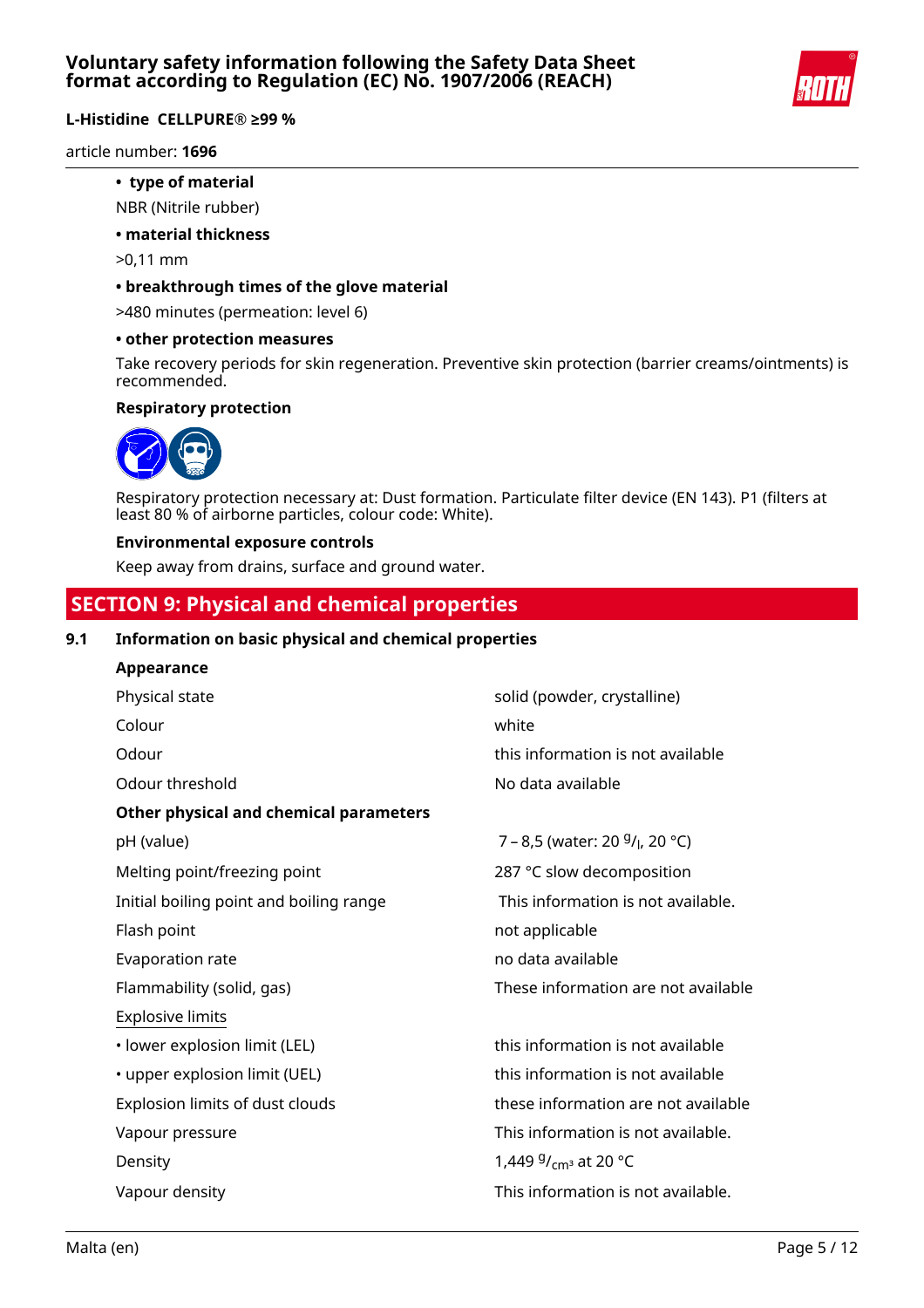

## **L-Histidine CELLPURE® ≥99 %**

### article number: **1696**

| <b>Bulk density</b>         | 430 $kg/m3$                                    |
|-----------------------------|------------------------------------------------|
| Relative density            | Information on this property is not available. |
| Solubility(ies)             |                                                |
| Water solubility            | 43 $9/1$ at 25 °C                              |
| Partition coefficient       |                                                |
| n-octanol/water (log KOW)   | -3,32 (ECHA)                                   |
| Auto-ignition temperature   | $>287$ °C                                      |
| Decomposition temperature   | no data available                              |
| Viscosity                   | not relevant (solid matter)                    |
| <b>Explosive properties</b> | Shall not be classified as explosive           |
| Oxidising properties        | none                                           |
|                             |                                                |

### **9.2 Other information**

There is no additional information.

## **SECTION 10: Stability and reactivity**

### **10.1 Reactivity**

The product in the delivered form is not dust explosion capable; the enrichment of fine dust however leads to the danger of dust explosion.

### **10.2 Chemical stability**

The material is stable under normal ambient and anticipated storage and handling conditions of temperature and pressure.

## **10.3 Possibility of hazardous reactions**

Violent reaction with: Strong oxidiser

## **10.4 Conditions to avoid**

There are no specific conditions known which have to be avoided.

### **10.5 Incompatible materials**

There is no additional information.

### **10.6 Hazardous decomposition products**

Hazardous combustion products: see section 5.

# **SECTION 11: Toxicological information**

### **11.1 Information on toxicological effects**

### **Acute toxicity**

Shall not be classified as acutely toxic.

| <b>Exposure route</b> | <b>Endpoint</b> | Value\                 | <b>Species</b> | <b>Source</b> |
|-----------------------|-----------------|------------------------|----------------|---------------|
| oral                  | ∟D50            | $>5.110 \frac{mg}{kg}$ | rat            | <b>ECHA</b>   |

## **Skin corrosion/irritation**

Shall not be classified as corrosive/irritant to skin.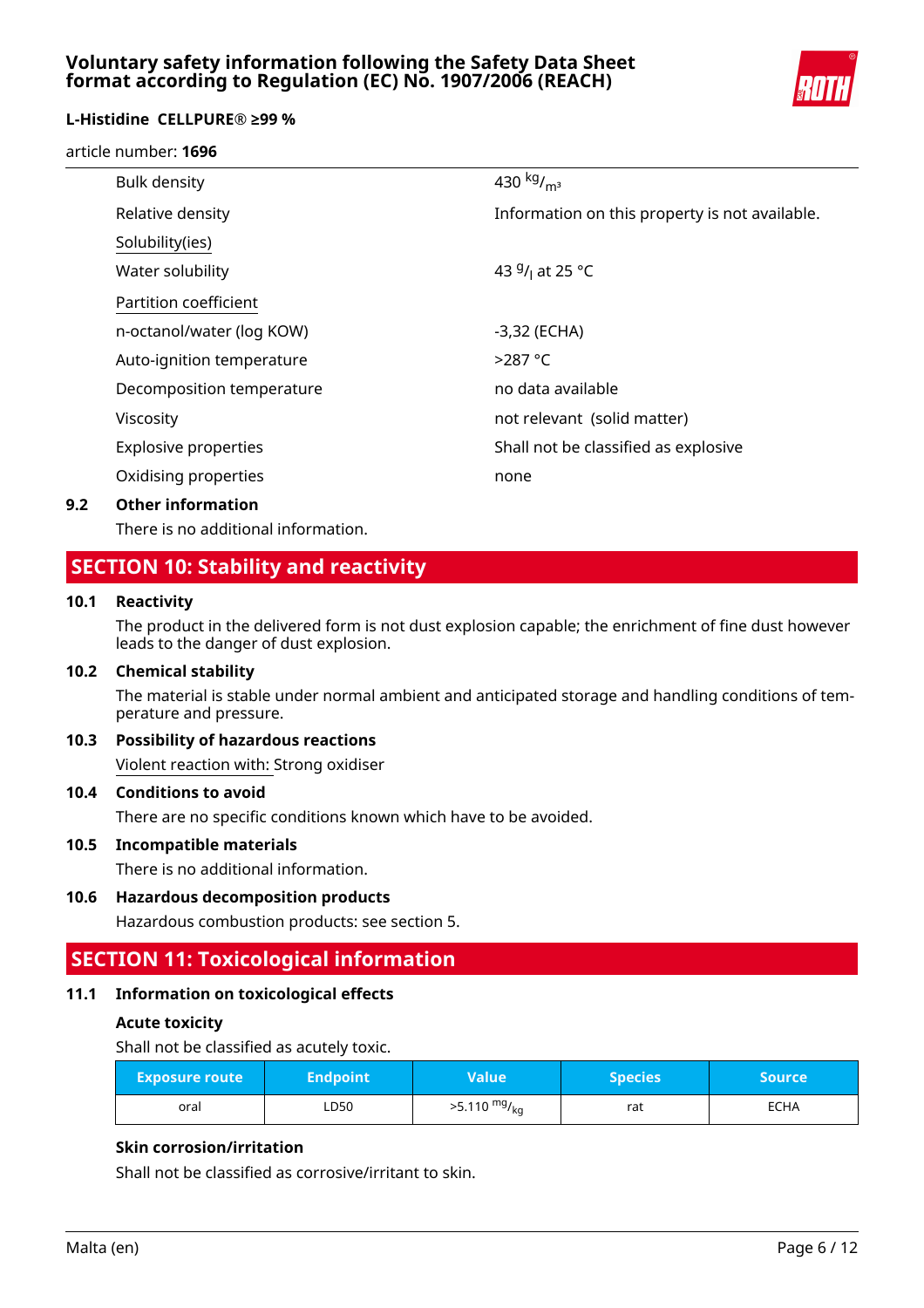

article number: **1696**

## **Serious eye damage/eye irritation**

Shall not be classified as seriously damaging to the eye or eye irritant.

### **Respiratory or skin sensitisation**

Shall not be classified as a respiratory or skin sensitiser.

## **Summary of evaluation of the CMR properties**

Shall not be classified as germ cell mutagenic, carcinogenic nor as a reproductive toxicant

## **• Specific target organ toxicity - single exposure**

Shall not be classified as a specific target organ toxicant (single exposure).

## **• Specific target organ toxicity - repeated exposure**

Shall not be classified as a specific target organ toxicant (repeated exposure).

### **Aspiration hazard**

Shall not be classified as presenting an aspiration hazard.

## **Symptoms related to the physical, chemical and toxicological characteristics**

### **• If swallowed**

data are not available

### **• If in eyes**

data are not available

**• If inhaled**

data are not available

### **• If on skin**

data are not available

### **Other information**

Health effects are not known, This information is based upon the present state of our knowledge

## **SECTION 12: Ecological information**

### **12.1 Toxicity**

acc. to 1272/2008/EC: Shall not be classified as hazardous to the aquatic environment.

### **Aquatic toxicity (acute)**

| <b>Endpoint</b> | Value               | <b>Species</b>        | <b>Source</b> | <b>Exposure</b><br>time |
|-----------------|---------------------|-----------------------|---------------|-------------------------|
| EC50            | $>100 \frac{mg}{l}$ | aquatic invertebrates | <b>ECHA</b>   | 48 h                    |
| ErC50           | $>100 \frac{mg}{l}$ | algae                 | <b>ECHA</b>   | 72 h                    |

### **Aquatic toxicity (chronic)**

| <b>Endpoint</b>   | Value'               | <b>Species</b> ' | <b>Source</b> | <b>Exposure</b><br>time |
|-------------------|----------------------|------------------|---------------|-------------------------|
| growth (EbCx) 10% | 200 <sup>mg</sup> /ı | microorganisms   | <b>ECHA</b>   | 5 d                     |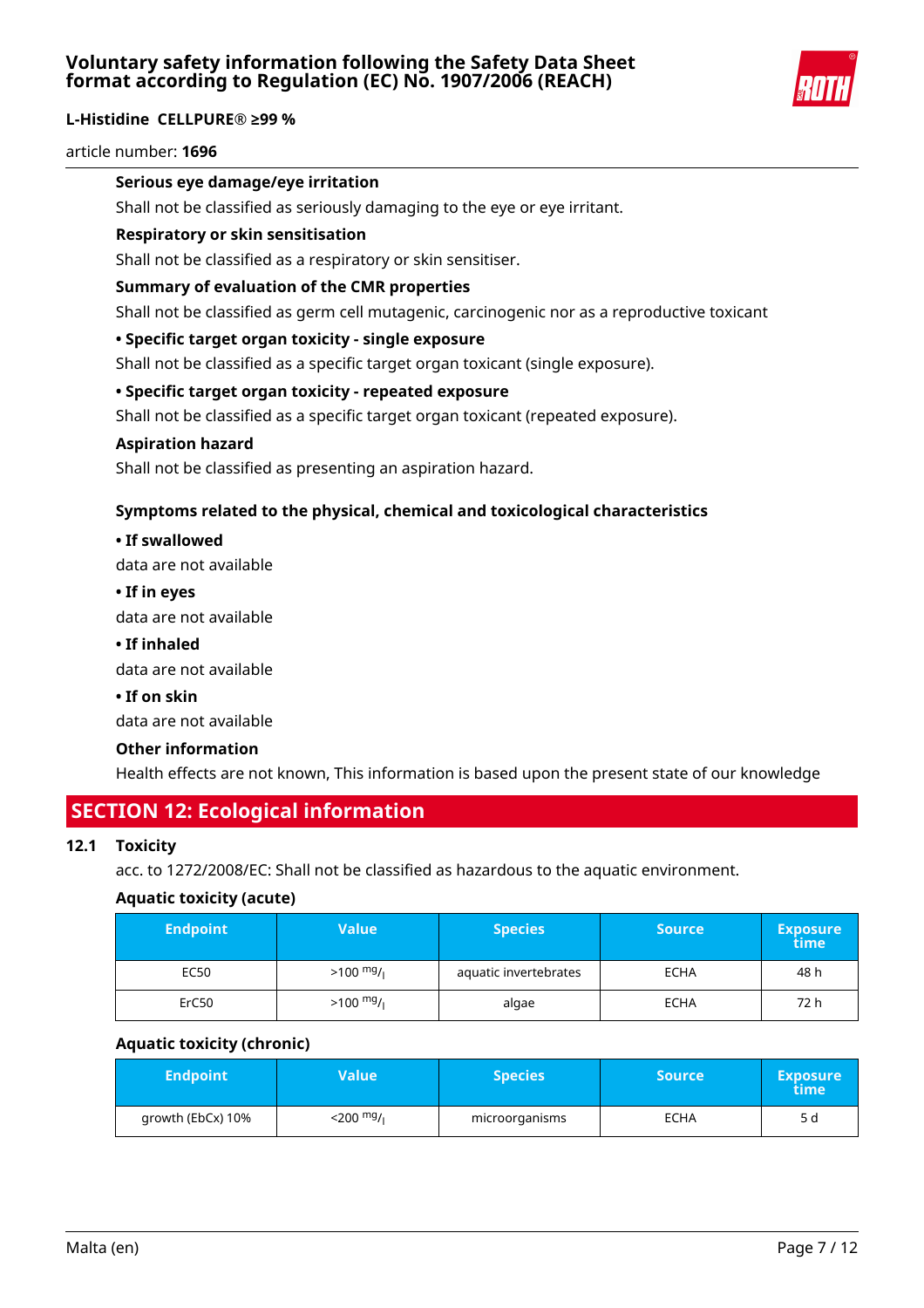

article number: **1696**

### **12.2 Process of degradability**

Theoretical Oxygen Demand with nitrification: 1,53  $mg/m<sub>g</sub>$ Theoretical Oxygen Demand: 1,031  $mg/mq$ Theoretical Carbon Dioxide:  $1,702$  mg/ $_{\text{ma}}$ 

### **12.3 Bioaccumulative potential**

Does not significantly accumulate in organisms.

n-octanol/water (log KOW)  $-3,32$ 

## **12.4 Mobility in soil**

Data are not available.

## **12.5 Results of PBT and vPvB assessment** Data are not available.

### **12.6 Other adverse effects**

Data are not available.

## **SECTION 13: Disposal considerations**

## **13.1 Waste treatment methods**



Consult the appropriate local waste disposal expert about waste disposal.

### **Sewage disposal-relevant information**

Do not empty into drains.

### **13.2 Relevant provisions relating to waste**

The allocation of waste identity numbers/waste descriptions must be carried out according to the EEC, specific to the industry and process.

#### **13.3 Remarks**

Waste shall be separated into the categories that can be handled separately by the local or national waste management facilities. Please consider the relevant national or regional provisions.

|      | <b>SECTION 14: Transport information</b> |                                                                                   |
|------|------------------------------------------|-----------------------------------------------------------------------------------|
| 14.1 | UN number                                | (not subject to transport regulations)                                            |
| 14.2 | UN proper shipping name                  | not relevant                                                                      |
| 14.3 | Transport hazard class(es)               | not relevant                                                                      |
|      | Class                                    |                                                                                   |
| 14.4 | Packing group                            | not relevant not assigned to a packing group                                      |
| 14.5 | Environmental hazards                    | none (non-environmentally hazardous acc. to the danger-<br>ous goods regulations) |
|      | AAC Considered provided for user         |                                                                                   |

## **14.6 Special precautions for user**

There is no additional information.

**14.7 Transport in bulk according to Annex II of MARPOL and the IBC Code** The cargo is not intended to be carried in bulk.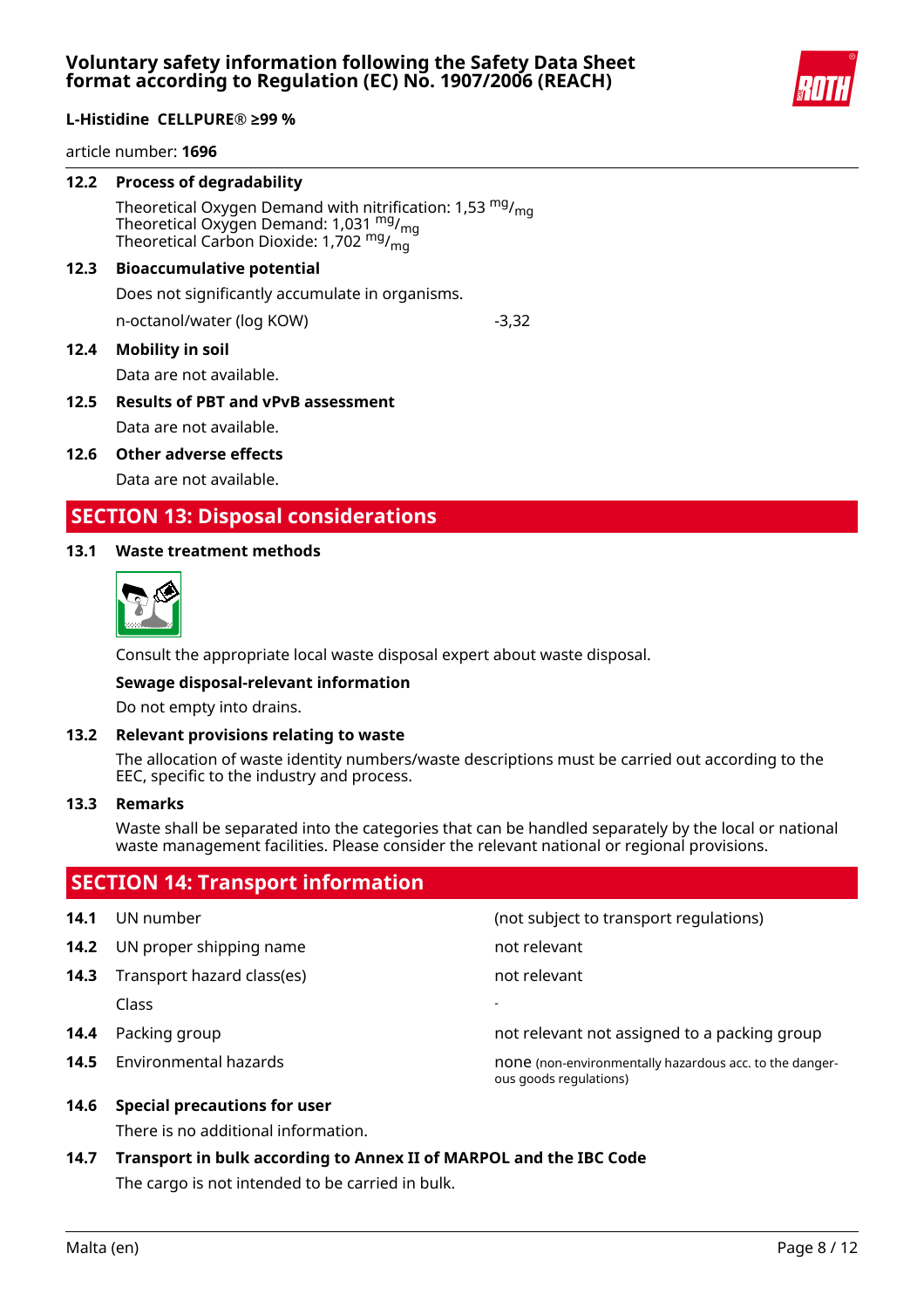

article number: **1696**

**14.8 Information for each of the UN Model Regulations**

**• Transport of dangerous goods by road, rail and inland waterway (ADR/RID/ADN)** Not subject to ADR, RID and ADN.

**• International Maritime Dangerous Goods Code (IMDG)** Not subject to IMDG.

**• International Civil Aviation Organization (ICAO-IATA/DGR)** Not subject to ICAO-IATA.

## **SECTION 15: Regulatory information**

**15.1 Safety, health and environmental regulations/legislation specific for the substance or mixture**

**Relevant provisions of the European Union (EU)**

**• Regulation 649/2012/EU concerning the export and import of hazardous chemicals (PIC)** Not listed.

## **• Regulation 1005/2009/EC on substances that deplete the ozone layer (ODS)** Not listed.

**• Regulation 850/2004/EC on persistent organic pollutants (POP)**

Not listed.

**• Restrictions according to REACH, Annex XVII**

not listed

**• Restrictions according to REACH, Title VIII**

None.

**• List of substances subject to authorisation (REACH, Annex XIV)/SVHC - candidate list** not listed

### **• Seveso Directive**

| 2012/18/EU (Seveso III) |                                              |                                                                                                   |              |  |
|-------------------------|----------------------------------------------|---------------------------------------------------------------------------------------------------|--------------|--|
| <b>No</b>               | <b>Dangerous substance/hazard categories</b> | Qualifying quantity (tonnes) for the application of lower and upper-tier re-<br><b>auirements</b> | <b>Notes</b> |  |
|                         | not assigned                                 |                                                                                                   |              |  |

### **• Directive 75/324/EEC relating to aerosol dispensers**

### **Filling batch**

| Deco-Paint Directive (2004/42/EC) |                       |  |  |
|-----------------------------------|-----------------------|--|--|
| VOC content                       | 0 %<br>0 <sup>9</sup> |  |  |

**Directive on industrial emissions (VOCs, 2010/75/EU)**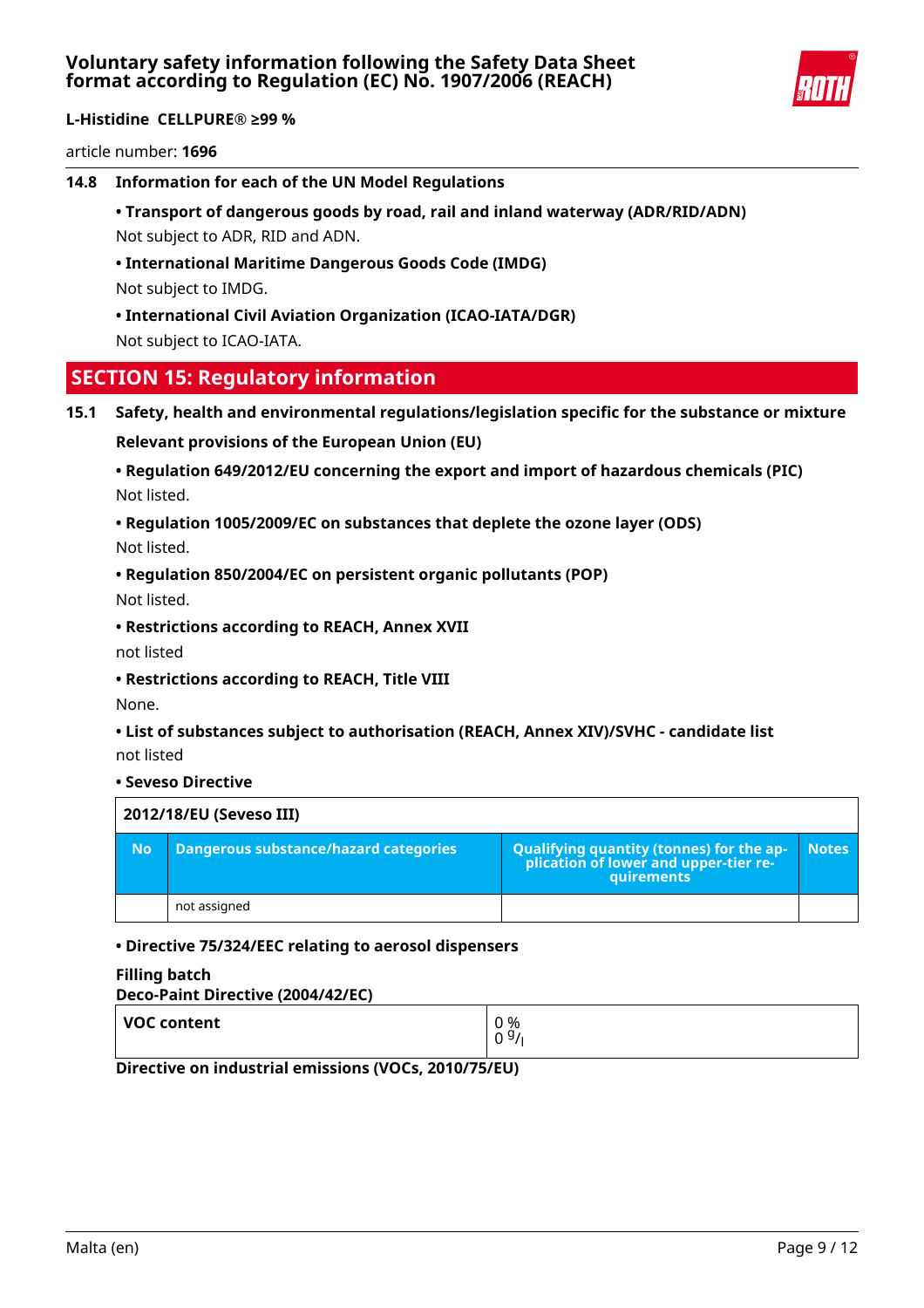

article number: **1696**

| VOC content | 0 % |
|-------------|-----|
| VOC content | 09/ |

### **Directive 2011/65/EU on the restriction of the use of certain hazardous substances in electrical and electronic equipment (RoHS) - Annex II**

not listed

**Regulation 166/2006/EC concerning the establishment of a European Pollutant Release and Transfer Register (PRTR)**

not listed

**Directive 2000/60/EC establishing a framework for Community action in the field of water policy (WFD)**

not listed

### **Regulation 98/2013/EU on the marketing and use of explosives precursors**

not listed

## **Regulation 111/2005/EC laying down rules for the monitoring of trade between the Community and third countries in drug precursors**

not listed

## **National inventories**

Substance is listed in the following national inventories:

| <b>Country</b> | <b>National inventories</b> | <b>Status</b>       |
|----------------|-----------------------------|---------------------|
| AU             | <b>AICS</b>                 | substance is listed |
| CA             | <b>DSL</b>                  | substance is listed |
| <b>CN</b>      | <b>IECSC</b>                | substance is listed |
| EU             | <b>ECSI</b>                 | substance is listed |
| EU             | REACH Reg.                  | substance is listed |
| JP             | <b>CSCL-ENCS</b>            | substance is listed |
| <b>KR</b>      | KECI                        | substance is listed |
| <b>MX</b>      | <b>INSQ</b>                 | substance is listed |
| <b>NZ</b>      | NZIoC                       | substance is listed |
| PH             | <b>PICCS</b>                | substance is listed |
| <b>TW</b>      | <b>TCSI</b>                 | substance is listed |
| US.            | <b>TSCA</b>                 | substance is listed |

**Legend**

| ------       |                                                                         |
|--------------|-------------------------------------------------------------------------|
| AICS.        | Australian Inventory of Chemical Substances                             |
|              | CSCL-ENCS List of Existing and New Chemical Substances (CSCL-ENCS)      |
| <b>DSL</b>   | Domestic Substances List (DSL)                                          |
| <b>ECSI</b>  | EC Substance Inventory (EINECS, ELINCS, NLP)                            |
| <b>IECSC</b> | Inventory of Existing Chemical Substances Produced or Imported in China |
| INSO         | National Inventory of Chemical Substances                               |
| KECI         | Korea Existing Chemicals Inventory                                      |
| NZIoC        | New Zealand Inventory of Chemicals                                      |
| <b>PICCS</b> | Philippine Inventory of Chemicals and Chemical Substances               |
|              | REACH Reg. REACH registered substances                                  |
| TCSI         | Taiwan Chemical Substance Inventory                                     |
| <b>TSCA</b>  | <b>Toxic Substance Control Act</b>                                      |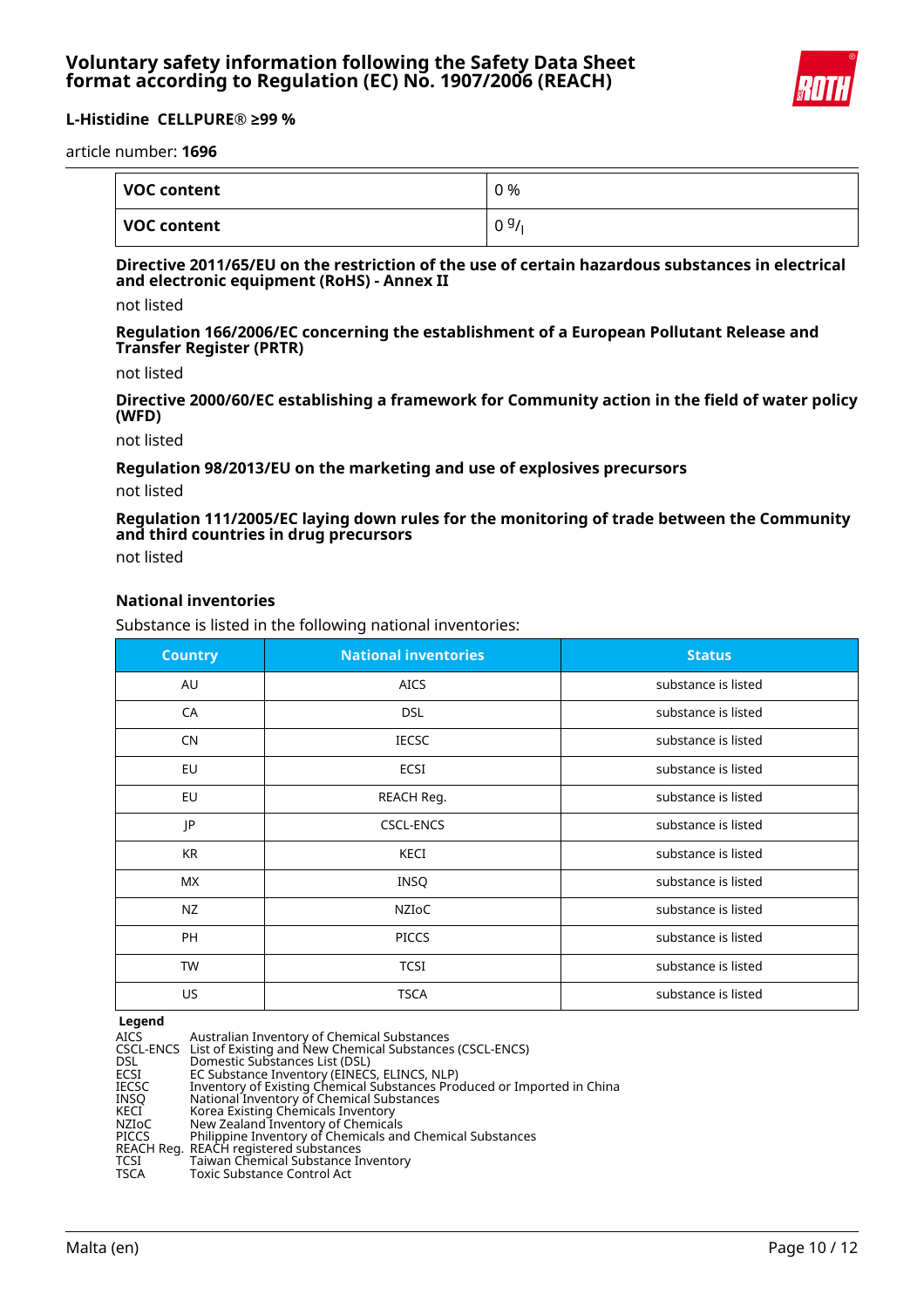

**L-Histidine CELLPURE® ≥99 %**

article number: **1696**

### **15.2 Chemical Safety Assessment**

No Chemical Safety Assessment has been carried out for this substance.

# **SECTION 16: Other information**

### **Abbreviations and acronyms**

| Abbr.             | <b>Descriptions of used abbreviations</b>                                                                                                                                                                                     |
|-------------------|-------------------------------------------------------------------------------------------------------------------------------------------------------------------------------------------------------------------------------|
| ADN               | Accord européen relatif au transport international des marchandises dangereuses par voies de navigation<br>intérieures (European Agreement concerning the International Carriage of Dangerous Goods by Inland Wa-<br>terways) |
| <b>ADR</b>        | Accord européen relatif au transport international des marchandises dangereuses par route (European<br>Agreement concerning the International Carriage of Dangerous Goods by Road)                                            |
| CAS               | Chemical Abstracts Service (service that maintains the most comprehensive list of chemical substances)                                                                                                                        |
| <b>CLP</b>        | Regulation (EC) No 1272/2008 on classification, labelling and packaging of substances and mixtures                                                                                                                            |
| <b>CMR</b>        | Carcinogenic, Mutagenic or toxic for Reproduction                                                                                                                                                                             |
| DGR               | Dangerous Goods Regulations (see IATA/DGR)                                                                                                                                                                                    |
| <b>DMEL</b>       | Derived Minimal Effect Level                                                                                                                                                                                                  |
| <b>DNEL</b>       | Derived No-Effect Level                                                                                                                                                                                                       |
| EC50              | Effective Concentration 50 %. The EC50 corresponds to the concentration of a tested substance causing 50<br>% changes in response (e.g. on growth) during a specified time interval                                           |
| <b>EINECS</b>     | European Inventory of Existing Commercial Chemical Substances                                                                                                                                                                 |
| <b>ELINCS</b>     | European List of Notified Chemical Substances                                                                                                                                                                                 |
| ErC <sub>50</sub> | $\equiv$ EC50: in this method, that concentration of test substance which results in a 50 % reduction in either<br>growth (EbC50) or growth rate (ErC50) relative to the control                                              |
| GHS               | "Globally Harmonized System of Classification and Labelling of Chemicals" developed by the United Nations                                                                                                                     |
| <b>IATA</b>       | <b>International Air Transport Association</b>                                                                                                                                                                                |
| <b>IATA/DGR</b>   | Dangerous Goods Regulations (DGR) for the air transport (IATA)                                                                                                                                                                |
| <b>ICAO</b>       | <b>International Civil Aviation Organization</b>                                                                                                                                                                              |
| IMDG              | International Maritime Dangerous Goods Code                                                                                                                                                                                   |
| LD50              | Lethal Dose 50 %: the LD50 corresponds to the dose of a tested substance causing 50 % lethality during a<br>specified time interval                                                                                           |
| <b>MARPOL</b>     | International Convention for the Prevention of Pollution from Ships (abbr. of "Marine Pollutant")                                                                                                                             |
| <b>NLP</b>        | No-Longer Polymer                                                                                                                                                                                                             |
| <b>PBT</b>        | Persistent, Bioaccumulative and Toxic                                                                                                                                                                                         |
| <b>PNEC</b>       | Predicted No-Effect Concentration                                                                                                                                                                                             |
| <b>REACH</b>      | Registration, Evaluation, Authorisation and Restriction of Chemicals                                                                                                                                                          |
| rid               | Règlement concernant le transport International ferroviaire des marchandises Dangereuses (Regulations<br>concerning the International carriage of Dangerous goods by Rail)                                                    |
| <b>SVHC</b>       | Substance of Very High Concern                                                                                                                                                                                                |
| <b>VOC</b>        | Volatile Organic Compounds                                                                                                                                                                                                    |
| vPvB              | very Persistent and very Bioaccumulative                                                                                                                                                                                      |